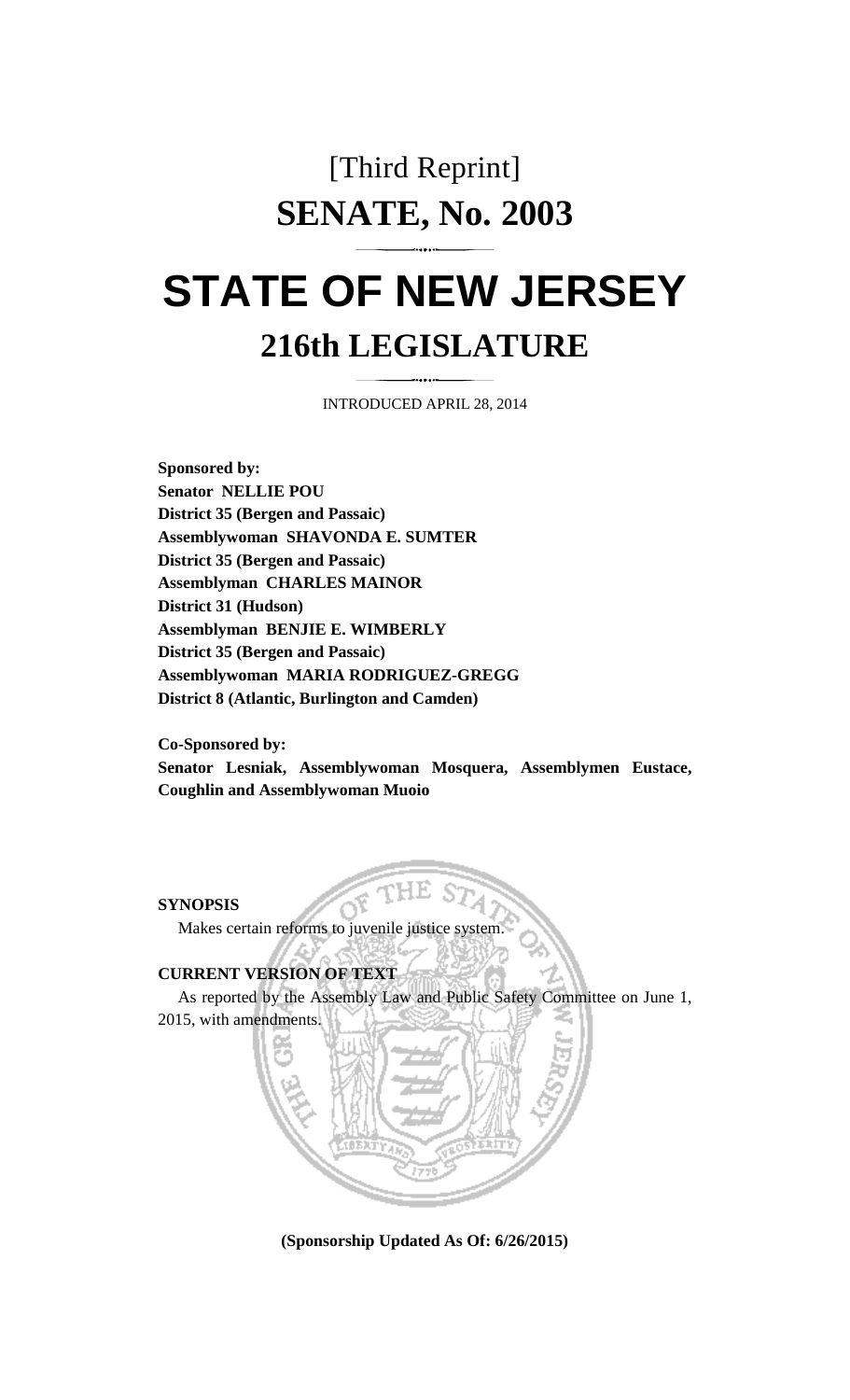2

1 AN ACT concerning juvenile justice  $\text{I}$  and  $\text{I}$ , amending and 2 supplementing various parts of the statutory law <sup>1</sup>, and repealing 3 section 7 of P.L.1982,  $c.77<sup>1</sup>$ . 4 5 **BE IT ENACTED** *by the Senate and General Assembly of the State*  6 *of New Jersey:* 7 8  $\text{I}$  [1. Section 7 of P.L.1982, c.77 (C.2A:4A-26) is amended to 9 read as follows: 10 7. a. On motion of the prosecutor, the court shall, without the 11 consent of the juvenile, waive jurisdiction over a case and refer that 12 case from the Superior Court, Chancery Division, Family Part to the 13 appropriate court and prosecuting authority having jurisdiction if it 14 finds, after hearing, that: 15 (1) The juvenile was  $[14]$  16 years of age or older at the time of 16 the charged delinquent act; and 17 (2) There is probable cause to believe that the juvenile 18 committed a delinquent act or acts which if committed by an adult 19 would constitute: 20 (a) Criminal homicide other than death by auto, strict liability 21 for drug induced deaths, pursuant to N.J.S.2C:35-9, robbery which 22 would constitute a crime of the first degree, carjacking, aggravated 23 sexual assault, sexual assault, aggravated assault which would 24 constitute a crime of the second degree, kidnapping, aggravated 25 arson, or gang criminality pursuant to section 1 of P.L.2007, c.341 26 (C.2C:33-29) where the underlying crime is enumerated in this 27 subparagraph or promotion of organized street crime pursuant to 28 section 2 of P.L.2007, c.341 (C.2C:33-30) which would constitute a 29 crime of the first or second degree which is enumerated in this 30 subparagraph; or 31 (b) A crime committed at a time when the juvenile had 32 previously been adjudicated delinquent, or convicted, on the basis 33 of any of the offenses enumerated in subsection a.(2)(a); or 34 (c) A crime committed at a time when the juvenile had 35 previously been sentenced and confined in an adult penal 36 institution; or 37 (d) An offense against a person committed in an aggressive, 38 violent and willful manner, other than an offense enumerated in 39 subsection  $a(2)(a)$  of this section, or the unlawful possession of a 40 firearm, destructive device or other prohibited weapon, arson or 41 death by auto if the juvenile was operating the vehicle under the 42 influence of an intoxicating liquor, narcotic, hallucinogenic or habit 43 producing drug; or

 **EXPLANATION – Matter enclosed in bold-faced brackets** [**thus**] **in the above bill is not enacted and is intended to be omitted in the law.** 

**Matter underlined thus is new matter.** 

 **Matter enclosed in superscript numerals has been adopted as follows: 1**

**Senate SLP committee amendments adopted March 12, 2015.** 

**2 Senate SBA committee amendments adopted May 14, 2015.** 

**<sup>3</sup> Assembly ALP committee amendments adopted June 1, 2015.**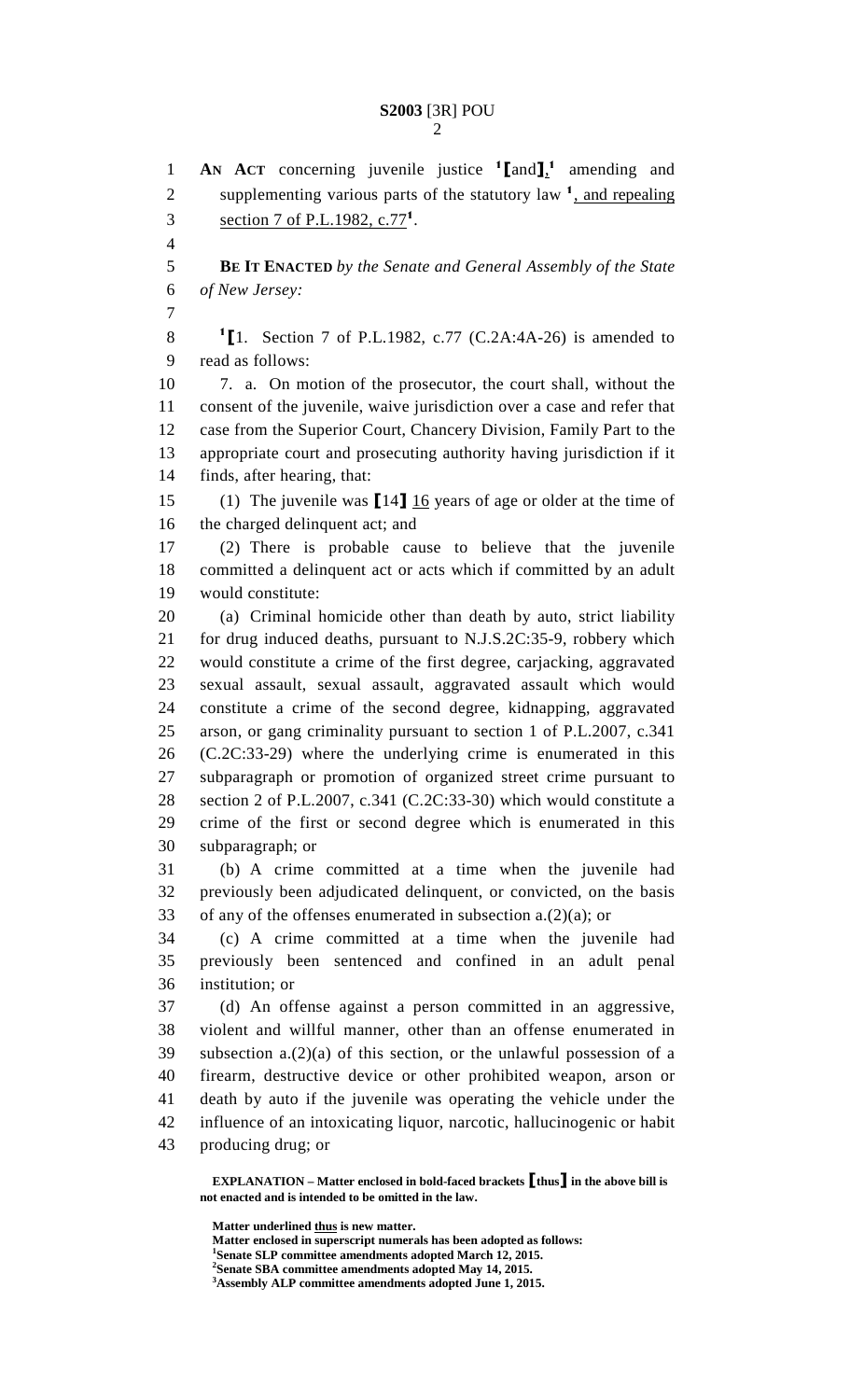1 (e) A violation of N.J.S.2C:35-3, N.J.S.2C:35-4, or 2 N.J.S.2C:35-5; or 3 (f) Crimes which are a part of a continuing criminal activity in 4 concert with two or more persons and the circumstances of the 5 crimes show the juvenile has knowingly devoted himself to criminal 6 activity as a source of livelihood; or 7 (g) An attempt or conspiracy to commit any of the acts 8 enumerated in paragraph (a), (d) or (e) of this subsection; or 9 (h) Theft of an automobile pursuant to chapter 20 of Title 2C of 10 the New Jersey Statutes; or 11 (i) Possession of a firearm with a purpose to use it unlawfully 12 against the person of another under subsection a. of N.J.S.2C:39-4, 13 or the crime of aggravated assault, aggravated criminal sexual 14 contact, burglary or escape if, while in the course of committing or 15 attempting to commit the crime including the immediate flight 16 therefrom, the juvenile possessed a firearm; or 17 (j) Computer criminal activity which would be a crime of the 18 first or second degree pursuant to section 4 or section 10 of 19 P.L.1984. c.184 (C.2C:20-25 or C.2C:20-31); and 20 (3) Except with respect to any of the acts enumerated in

21 subparagraph (a), (i) or (j) of paragraph (2) of subsection a. of this 22 section, or with respect to any acts enumerated in subparagraph (e) 23 of paragraph (2) of subsection a. of this section which involve the 24 distribution for pecuniary gain of any controlled dangerous 25 substance or controlled substance analog while on any property 26 used for school purposes which is owned by or leased to any school 27 or school board, or within 1,000 feet of such school property or 28 while on any school bus, or any attempt or conspiracy to commit 29 any of those acts, the State has shown that the nature and 30 circumstances of the charge or the prior record of the juvenile are 31 sufficiently serious that the interests of the public require waiver.

32 b. (Deleted by amendment, P.L.1999, c.373).

33 c. An order referring a case shall incorporate therein not only 34 the alleged act or acts upon which the referral is premised, but also 35 all other delinquent acts arising out of or related to the same 36 transaction.

37 d. A motion seeking waiver shall be filed by the prosecutor 38 within [30] 60 days of receipt of the complaint. This time limit 39 shall not, except for good cause shown, be extended.

40 e. [If the juvenile can show that the probability of his 41 rehabilitation by the use of the procedures, services and facilities 42 available to the court prior to the juvenile reaching the age of 19 43 substantially outweighs the reasons for waiver, waiver shall not be 44 granted] A motion for waiver shall not be granted unless the 45 prosecution proves, by clear and convincing evidence, that the 46 reasons for waiver outweigh the probability of the juvenile's 47 rehabilitation by the use of the procedures, services and facilities 48 available to the court prior to the juvenile reaching the age of 26.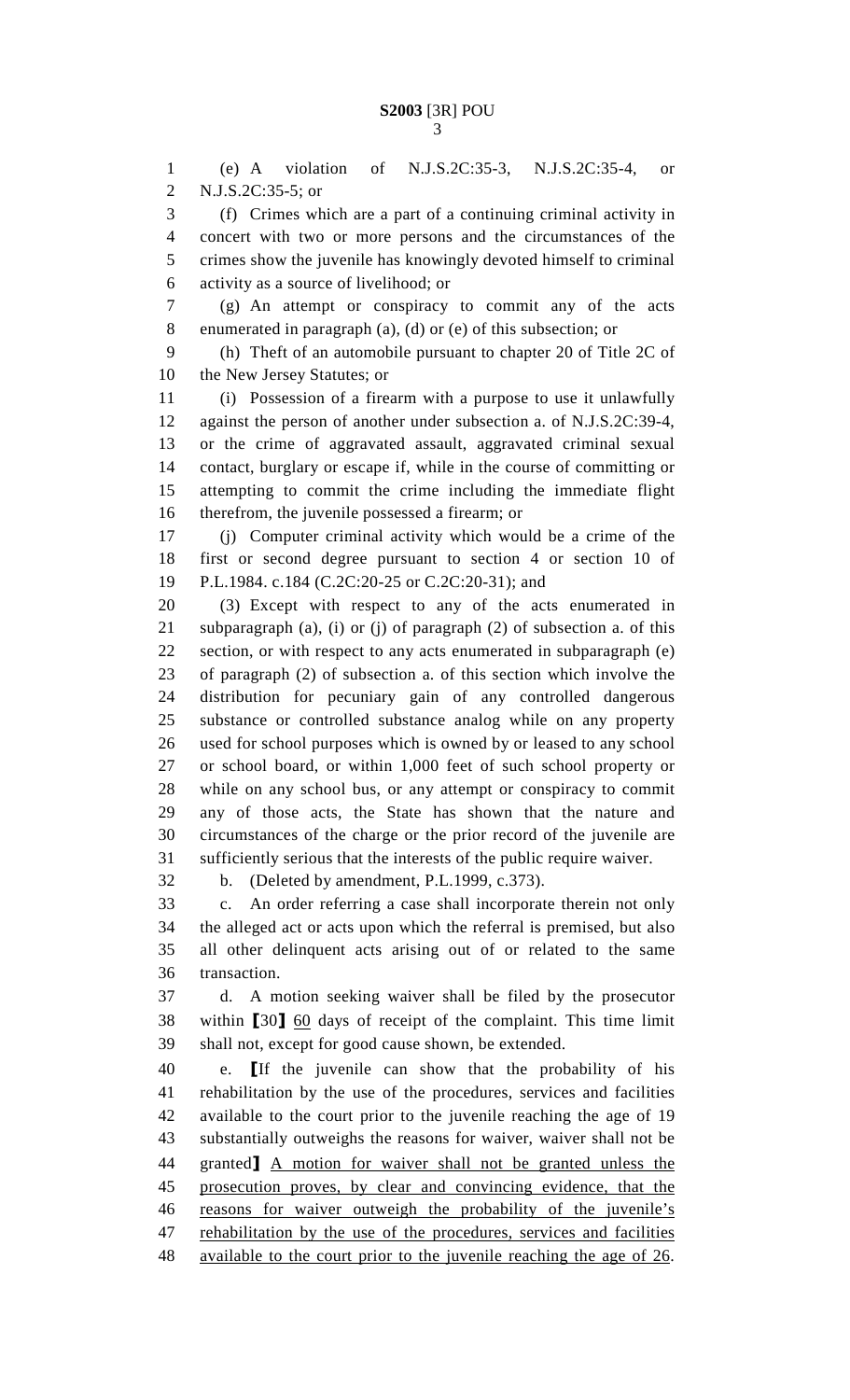1 This subsection shall not apply with respect to a juvenile 16 years 2 of age or older who is charged with committing any of the acts 3 enumerated in subparagraph (a), (i) or (j) of paragraph (2) of 4 subsection a. of this section or with respect to a violation of 5 N.J.S.2C:35-3, N.J.S.2C:35-4 or section 1 of P.L.1998, c.26 6 (C.2C:39-4.1). 7 f. The Attorney General shall develop for dissemination to the 8 county prosecutors those guidelines or directives deemed necessary 9 or appropriate to ensure the uniform application of this section 10 throughout the State. 11 (cf: P.L.2007, c.341, s.3)<sup>1</sup> 12 13  $\frac{1}{2}$ . (New section) When the court imposes a term of 14 incarceration pursuant to section 25 of P.L.1982, c.77 (C.2A:4A-15 44), it shall consider the rehabilitative, treatment, and educational 16 needs of the juvenile and may order the Juvenile Justice 17 Commission to provide the juvenile with the following services and 18 assistance to address these needs: 19 a. Academic instruction and academic counseling, consistent 20 with State and federal law; 21 b. Vocational education and training; 22 c. Post-secondary educational opportunities, including but not 23 limited to enrollment assistance and college-level instruction; 24 d. A suitable program for the treatment of alcohol or narcotic 25 abuse, provided that the juvenile has been determined to be in need 26 of such services; 27 e. Mental health treatment or counseling; 28 f. Medical and dental care and treatment: 29 g. Regular contact through telephone calls and in-person visits 30 with the juvenile's parents, guardians, and other family members, 31 including transportation assistance upon showing a demonstrated 32 need for this assistance; 33 h. Work programs that are designed to provide job skills and 34 specific employment training to enhance the employment readiness 35 of the juvenile; 36 i. Re-entry services to assist the juvenile in returning to the 37 community; and 38 j. Any other services or assistance reasonably related to the 39 rehabilitation of the juvenile. $\mathbf{I}^1$ 40  $11$   $1.$  (New section) a. A prosecutor seeking waiver of jurisdiction 42 of a juvenile delinquency case by the Superior Court, Chancery 43 Division, Family Part to an appropriate court and prosecuting 44 authority <sup>2</sup> without the consent of the juvenile<sup>2</sup> shall file a motion 45 within 60 days after the receipt of the complaint, which time may be 46 extended for good cause shown.  $2$ The motion shall be accompanied 47 by a written statement of reasons clearly setting forth the facts used 48 in assessing all factors contained in paragraph (3) of subsection c.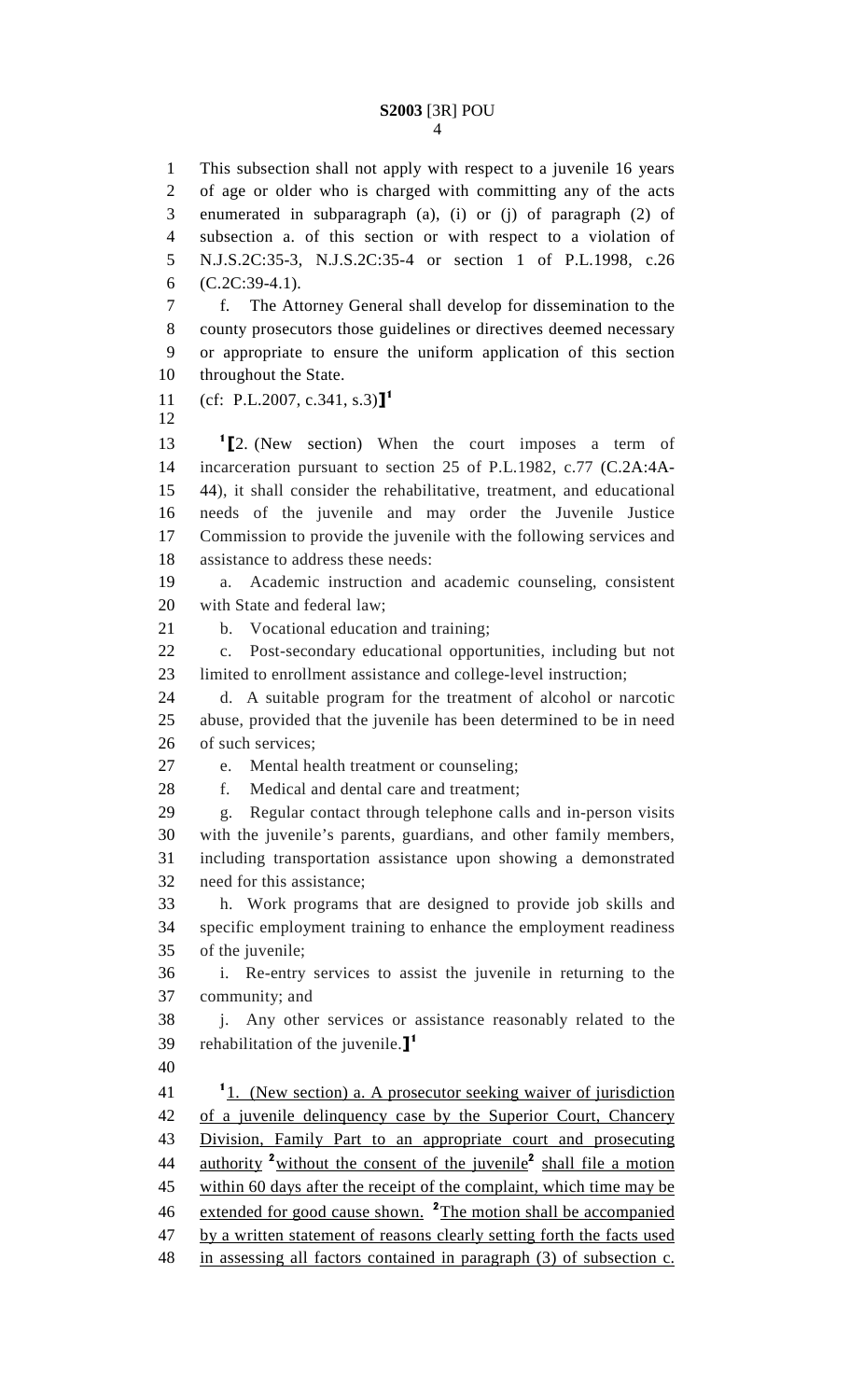1 of this section, together with an explanation as to how evaluation of 2 those facts support waiver for each particular juvenile.<sup>2</sup> 3 b. At a hearing, the court shall receive the evidence offered by 4 the State and by the juvenile  $2\pi$ , limited to the issue of probable 5 cause. The court also shall permit cross-examination of any 6 witnesses<sup> $^2$ </sup>  $^2$ . <sup>2</sup>The State shall provide proof to satisfy the 7 requirements set forth in paragraphs (1) and (2) of subsection c. of 8 this section. The court also shall review whether the State 9 considered the factors set forth in paragraph (3) of subsection c. of 10 this section. $2$ 11  $\therefore$  <sup>2</sup> The Except as provided in paragraph (3) of this subsection, 12 the<sup>2</sup> court shall waive jurisdiction of a juvenile delinquency case 13 without the juvenile's consent and shall refer the case to the 14 appropriate court and prosecuting authority having jurisdiction if: 15 (1) The juvenile was 15 years of age or older at the time of the 16 alleged delinquent act; and 17 (2) There is probable cause to believe that the juvenile 18 committed a delinquent act which if committed by an adult would 19 constitute: 20 (a) criminal homicide, other than death by auto; 21 (b) strict liability for drug-induced deaths; 22 (c) first degree robbery; 23 (d) carjacking; 24 (e) aggravated sexual assault; 25 (f) sexual assault; 26 (g) second degree aggravated assault; 27 (h) kidnapping; 28 (i) aggravated arson; 29 (j) possession of a firearm with a purpose to use it unlawfully 30 against the person of another under subsection a. of N.J.S.2C:39-4, 31 or possession of a firearm while committing or attempting to 32 commit, including the immediate flight therefrom, aggravated 33 assault, aggravated criminal sexual contact, burglary, or escape; 34 (k) a violation of N.J.S.2C:35-3 (Leader of a Narcotics 35 Trafficking Network); 36 (l) a violation of N.J.S.2C:35-4 (Maintaining and Operating a 37 CDS Production Facility); 38 (m) a violation of section 1 of P.L.1998, c.26 (C.2C:39-4.1) (Weapons Possession while Committing certain CDS Offenses); 39 40  $^2$  [or]<sup>2</sup> 41 (n) an attempt or conspiracy to commit any of the crimes 42 enumerated in subparagraphs (a) through (m) of this paragraph; 43  $\frac{2 \text{rad}}{\text{2}}$  or 44 (o) a crime committed at a time when the juvenile previously had 45 been sentenced and confined in an adult correctional facility.<sup>2</sup> 46  $\left(3\right)^2$  [the prosecution proves, by clear and convincing evidence, 47 that the nature and circumstances of the charge or the juvenile's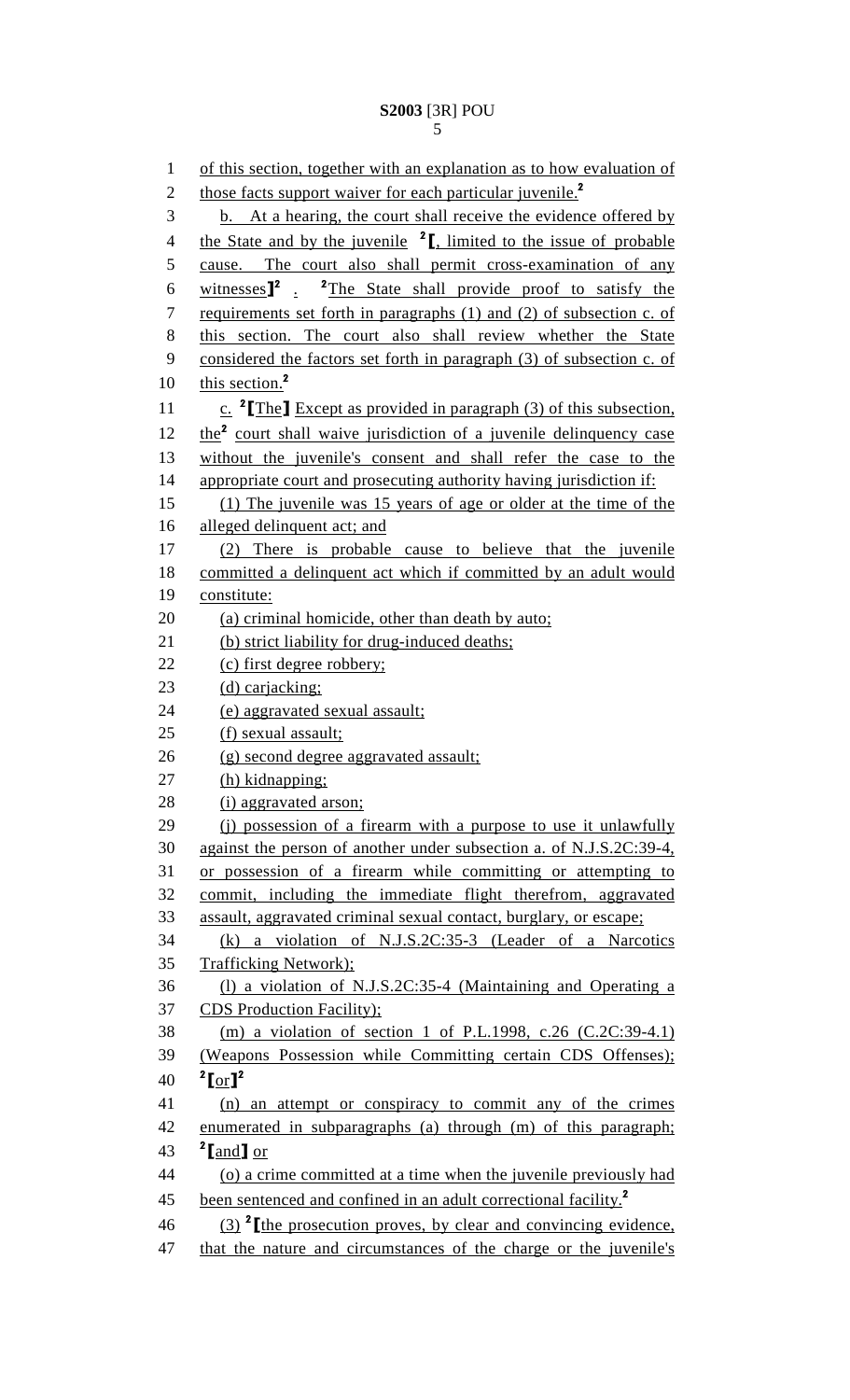1 prior record are sufficiently serious that the interests of the public 2 require waiver. The court shall consider the following factors when 3 deciding whether the interests of the public require waiver] The 4 court may deny a motion by the prosecutor to waive jurisdiction of 5 a juvenile delinquency case if it is clearly convinced that the 6 prosecutor abused his discretion in considering the following 7 factors in deciding whether to seek a waiver<sup>2</sup>: 8 (a) The nature and circumstances of the offense charged; 9 (b) Whether the offense was against a person or property, 10 allocating more weight for crimes against the person; 11 (c) Degree of the juvenile's culpability; 12 (d) Age  $^2$  and maturity<sup>2</sup> of the juvenile;  $(13)$   $(e)$  <sup>2</sup> [Diagnoses concerning mental capacity or cognitive 14 development of the juvenile, or any<sup> $\frac{1}{2}$ </sup> Any<sup> $\frac{2}{3}$ </sup> classification that the 15 juvenile is eligible for special education  $2$  to the extent this 16 information is provided to the prosecution by the juvenile or by the 17  $\frac{\text{count}^2}{\text{...}}$ 18  $(f)$ <sup>2</sup> [Maturity of the juvenile; 19  $(g)$ <sup>2</sup> Degree of criminal sophistication exhibited by the juvenile; 20  ${}^{2}$ [(h)]  ${}^{3}$ [g.]<sup>2</sup> (g)<sup>3</sup> Nature and extent of any prior history of 21 delinquency of the juvenile <sup>2</sup> and dispositions imposed for those 22  $\alpha$  adjudications<sup>2</sup>;  $23 \frac{\text{a}}{\text{h}}$  If the juvenile previously served a custodial disposition in a 24 State juvenile facility operated by the Juvenile Justice Commission, 25 and the response of the juvenile to the programs provided at the 26 facility to the extent this information is provided to the prosecution 27 by the Juvenile Justice Commission;<sup>2</sup> 28 (i) Current or prior involvement of the juvenile with child 29 welfare agencies; 30 (j) Evidence of mental health concerns, substance abuse, or 31 emotional instability of the juvenile  $2\frac{r}{2}$ ; and 32 (k) Moral development of the juvenile] to the extent this 33 information is provided to the prosecution by the juvenile or by the 34 court; and 35 (k) If there is an identifiable victim, the input of the victim or 36 victim's family. 37 The Attorney General may develop for dissemination to the 38 county prosecutors those guidelines or directives deemed necessary 39 or appropriate to ensure the uniform application of this section 40 throughout the State<sup>2</sup>. 41 d. An order waiving jurisdiction over a case and referring the 42 case to the appropriate court and prosecuting authority shall specify 43 the alleged act upon which the referral is based and all other 44 delinquent acts charged against the juvenile arising out of or related 45 to the same transaction.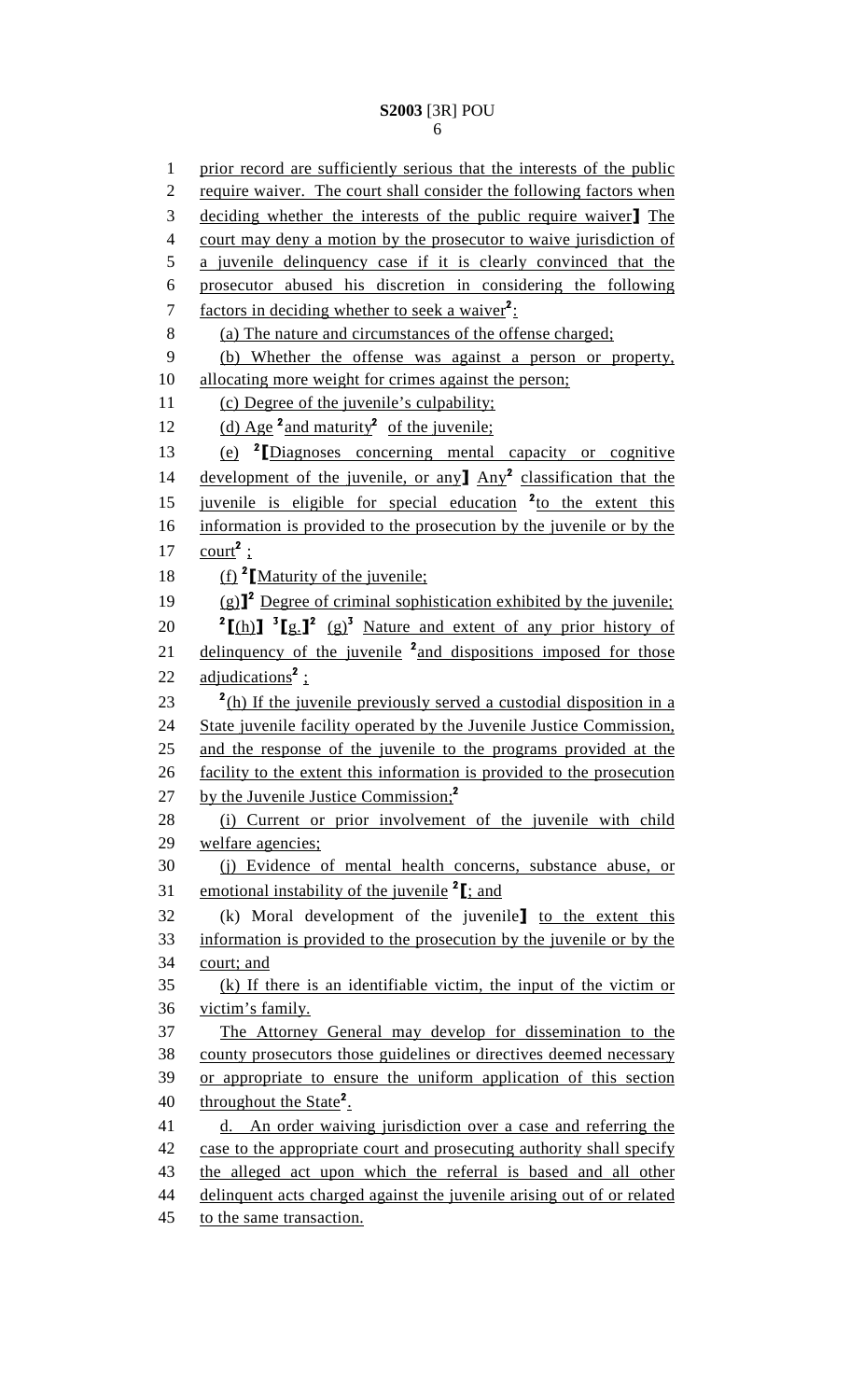1 e. Testimony of a juvenile at a hearing to determine referral 2 under this section shall not be admissible for any purpose in any 3 subsequent hearing to determine delinquency or guilt of any 4 offense. 5 f. Upon waiver of jurisdiction and referral to the appropriate 6 court and prosecuting authority having jurisdiction: (1) The case  $2$ [will] shall<sup>2</sup> proceed as if it originated in that 8 court and shall be subject to the sentencing provisions available to 9 that court; provided, however, upon conviction for any offense 10 which is subject to waiver pursuant to paragraph (2) of subsection c. 11 of this section, there shall be a presumption that the juvenile shall 12 serve any custodial sentence imposed in a <sup>2</sup>State<sup>2</sup> juvenile facility <sup>2</sup> operated by the Juvenile Justice Commission<sup>2</sup> until the juvenile 14 reaches the age of 21, except that: 15 (a) a juvenile who has not reached the age of 21 may  $2$  [be 16 required to serve the sentence in a State correctional facility for 17 good cause shown], in the discretion of the Juvenile Justice 18 Commission, be transferred to the Department of Corrections in 19 accordance with the plan established pursuant to subsection e. of 20 section 7 of P.L.1995, c.284 (C.52:17B-175) and regulations 21 adopted pursuant to that section<sup>2</sup>; and 22 (b) a juvenile who has reached or exceeds the age of 21 may 23 continue to serve a sentence in a  ${}^{2}$ State<sup>2</sup> juvenile facility  ${}^{2}$  [if it is 24 deemed to be in the best interests of that juvenile] operated by the 25 Juvenile Justice Commission in the discretion of the Juvenile 26 Justice Commission and if the juvenile so consents; otherwise the 27 juvenile shall serve the remainder of the custodial sentence in a 28 State correctional facility<sup>2</sup>: 29 (2) If a juvenile is not convicted of an offense set forth in 30 paragraph (2) of subsection c. of this section, a conviction for any 31 other offense shall be <sup>2</sup>deemed a juvenile adjudication and be<sup>2</sup> 32 remanded to the  $2$ [juvenile court] Superior Court, Chancery 33 Division, Family Part<sup>2</sup> for disposition, in accordance with the 34 dispositional options available to that court <sup>2</sup> and all records related 35 to the act of delinquency shall be subject to the provisions of 36 section 1 of P.L.1982, c.79  $(C.2A:4A-60)^2$ ; 37  $(3)$  <sup>2</sup> [If] With the consent of the defense and the prosecutor,<sup>2</sup> at 38 any point in the proceedings subsequent to the decision ordering 39 waiver<sup>2</sup> Linformation is obtained that has any bearing on the factors 40 considered in paragraph (3) of subsection c. of this section, the 41 juvenile may petition<sup>1</sup> the court <sup>2</sup>[for] may<sup>2</sup> remand to the 42 Superior Court, Chancery Division, Family Part if <sup>2</sup> [the juvenile 43 can prove by clear and convincing evidence  $\int$  it appears<sup>2</sup> that: 44 (a) the interests of the public and the best interests of the juvenile 45 require access to programs or procedures uniquely available to that 46 court;  $^{2}$ [or] and<sup>2</sup>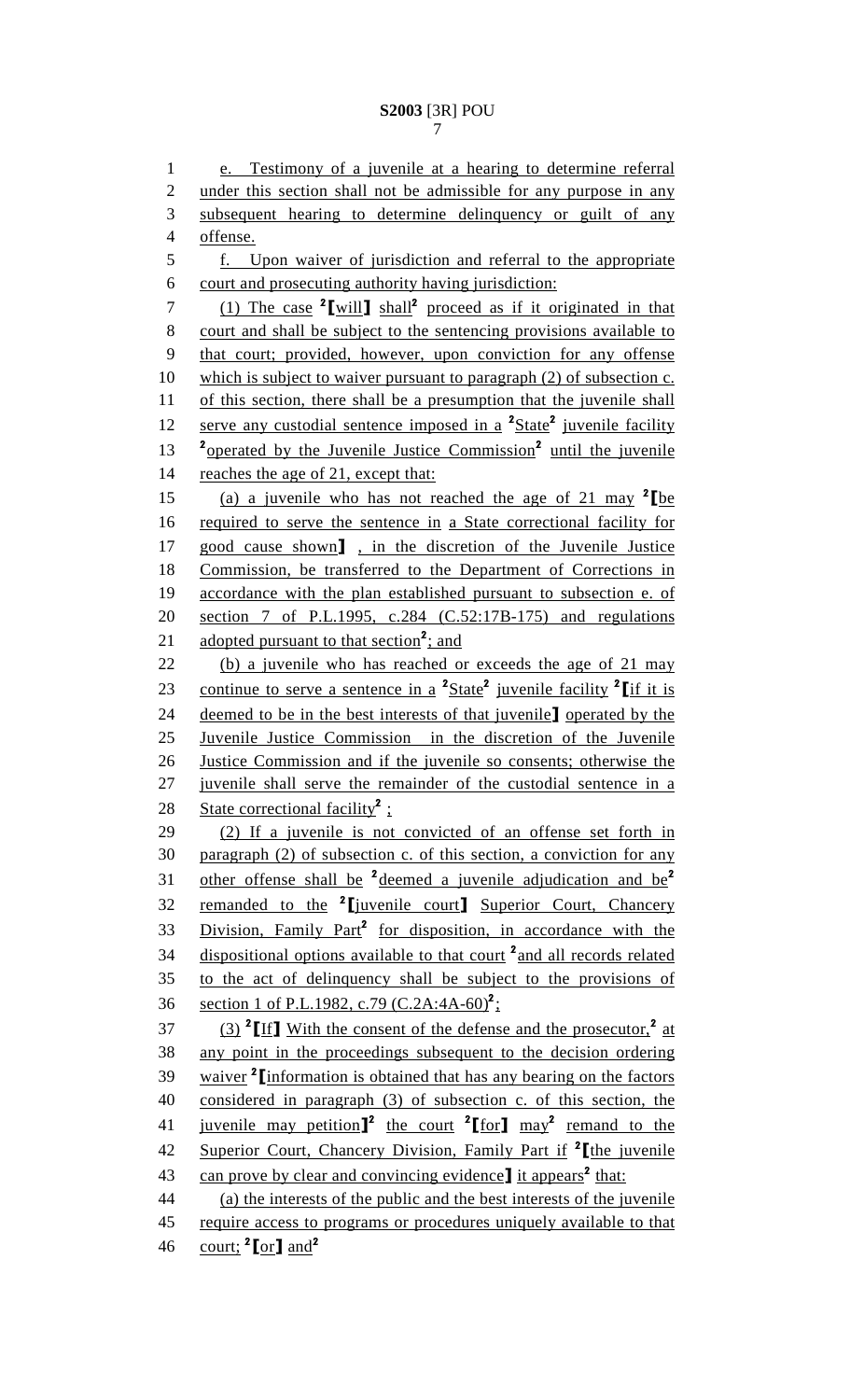(b) the interests of the public are no longer served by waiver  $2 \text{ [to]}$ 2 the appropriate court  $\mathbf{I}^{2,1}$ <sup>2</sup>g. (1) The Juvenile Justice Commission, in consultation with 4 the Attorney General, shall establish a program to collect, record, 5 and analyze data regarding waiver of jurisdiction of a juvenile 6 delinquency case by the Superior Court, Chancery Division, Family 7 Part to an appropriate court and prosecuting authority. In 8 furtherance of this program, the Juvenile Justice Commission shall, 9 in cooperation with the Administrative Office of the Courts, 10 Attorney General, and county prosecutors, collect data related to the 11 decision to seek waiver of jurisdiction of a juvenile delinquency 12 case, which shall include but not be limited to data concerning: 13 (a) youth demographics, including age, gender, race, and 14 ethnicity; 15 (b) case characteristics, including the degree of the offense 16 waived, the degree of the offense convicted, and the final court 17 resolution; 18 (c) case processing times; and 19 (d) waiver rates by race and ethnicity. 20 (2) The commission shall prepare and publish on its Internet 21 website biennial reports summarizing the data collected, recorded, 22 and analyzed pursuant to paragraph (1) of this subsection. 23 (3) The commission shall, pursuant to section 2 of P.L. 1991, 24 c.164 (C.52:14-19.1), biennially prepare and transmit to the 25 Governor and the Legislature the reports required in paragraph (2) 26 of this subsection, along with any recommendations the commission 27 may have for legislation concerning waiver of jurisdiction of 28 juvenile delinquency cases. $<sup>2</sup>$ </sup> 29 30 <sup>1</sup>2. Section 17 of P.L.1982, c.77 (C.2A:4A-36) is amended to 31 read as follows: 32 a. If the court waives jurisdiction over a case and refers that 33 case to the appropriate court and prosecuting authority, there shall 34 be a hearing before the court waiving jurisdiction to decide whether 35 to [remand] detain the juvenile [to a juvenile or adult detention 36 facility. The decision] pending resolution of the case. If detention 37 is deemed necessary, there shall be a presumption that the juvenile 38 shall be detained in a <sup>2</sup>county<sup>2</sup> juvenile detention facility, unless good cause is shown that it is necessary to detain the juvenile in a 40  $\mathrm{^{2}I}\$ State] county jail or other county<sup>2</sup> correctional facility  $\mathrm{^{2}in}$  which 41 adults are incarcerated<sup>2</sup>. 42 b. Upon conviction in the appropriate court and where 43 detention pending sentencing is deemed necessary, there shall be a 44 presumption that the juvenile shall be detained in a <sup>2</sup>county<sup>2</sup> 45 juvenile detention facility, unless good cause is shown that it is 46 necessary to detain the juvenile in a  $2$ [State] county jail or other 47 county<sup>2</sup> correctional facility<sup>2</sup> in which adults are incarcerated<sup>2</sup>.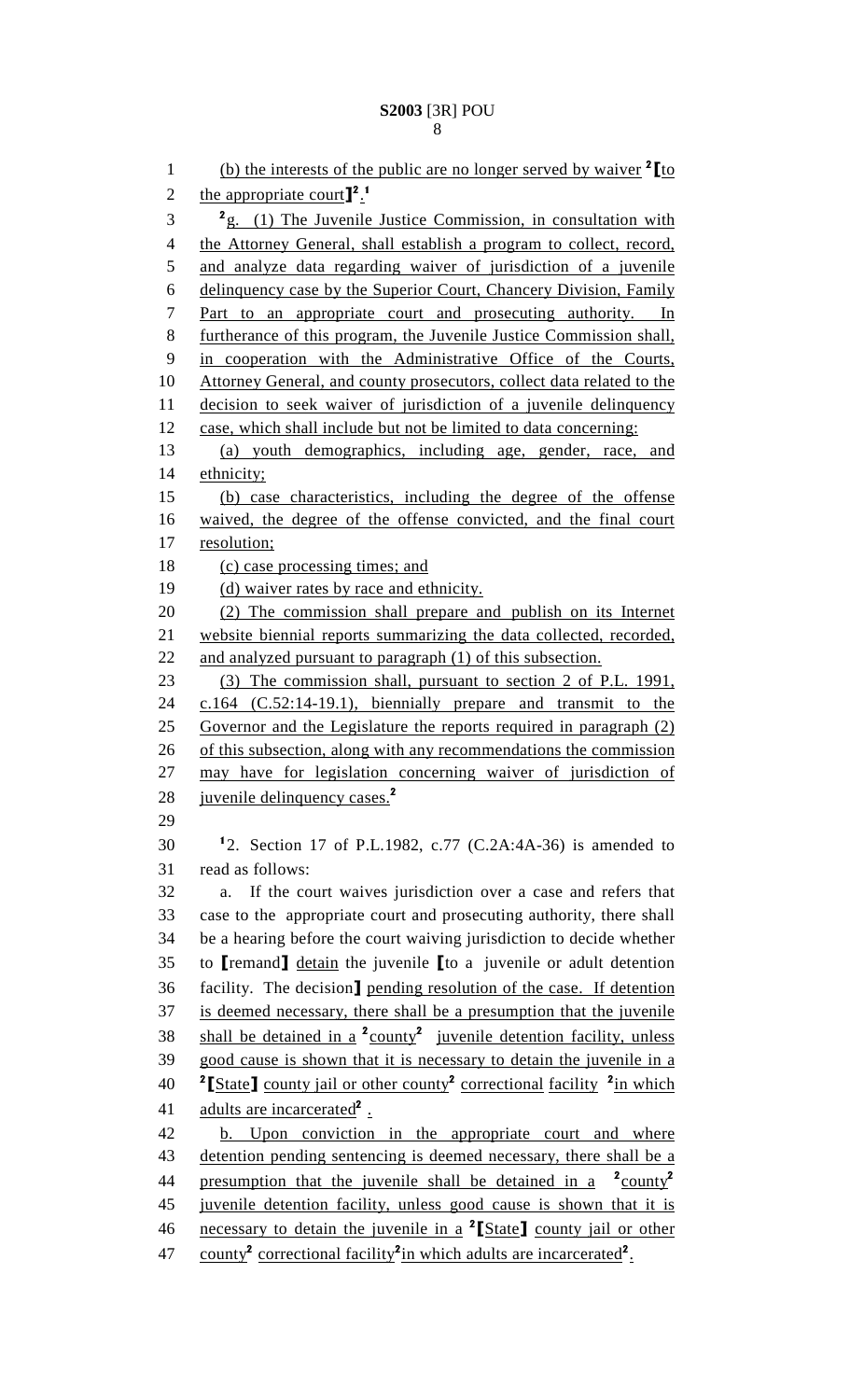1 c. Good cause under this section shall be based on the best 2 interests of the juvenile and protection of the public, and shall take 3 into account  $3 \cdot 3$  factors [as]  $3$ [,]  $\frac{3}{4}$  including but not limited 4 to, the juvenile's age and maturity, the nature and circumstances of 5 the offense charged or for which the juvenile was convicted, the 6 juvenile's prior offense history, the programs available at juvenile 7 detention facilities, and any other relevant factors. 8 **[b. No] d. A juvenile who has been waived to an appropriate** 9 adult court [may] shall not be remanded to [an adult detention] 10  $\frac{3}{2}$  [a]  $\frac{3}{2}$  <sup>3</sup> [State] county jail or other county<sup>2</sup> correctional facility <sup>2</sup> in 11 which adults are incarcerated<sup>2</sup> prior to the hearing provided for in 12 subsection a. of this section.<sup>1</sup> 13 (cf: P.L.1982, c.77, s.17) 14 15  $\frac{1}{3}$ . Section 25 of P.L.1982, c.77 (C.2A:4A-44) is amended to 16 read as follows: 17 25. Incarceration--Aggravating and mitigating factors. 18 a. (1) Except as provided in subsections e. and f. of section 24 19 of P.L.1982, c.77 (C.2A:4A-43), in determining whether 20 incarceration is an appropriate disposition, the court shall consider 21 the following aggravating circumstances: 22 (a) The fact that the nature and circumstances of the act, and the 23 role of the juvenile therein, was committed in an especially heinous, 24 cruel, or depraved manner; 25 (b) The fact that there was grave and serious harm inflicted on 26 the victim and that based upon the juvenile's age or mental capacity 27 the juvenile knew or reasonably should have known that the victim 28 was particularly vulnerable or incapable of resistance due to 29 advanced age, disability, ill-health, or extreme youth, or was for any 30 other reason substantially incapable; 31 (c) The character and attitude of the juvenile indicate that the 32 juvenile is likely to commit another delinquent or criminal act; 33 (d) The juvenile's prior record and the seriousness of any acts 34 for which the juvenile has been adjudicated delinquent; 35 (e) The fact that the juvenile committed the act pursuant to an 36 agreement that the juvenile either pay or be paid for the commission 37 of the act and that the pecuniary incentive was beyond that inherent 38 in the act itself; 39 (f) The fact that the juvenile committed the act against a 40 policeman or other law enforcement officer, correctional employee 41 or fireman, acting in the performance of his duties while in uniform 42 or exhibiting evidence of his authority, or the juvenile committed 43 the act because of the status of the victim as a public servant; 44 (g) The need for deterring the juvenile and others from violating 45 the law; 46 (h) The fact that the juvenile knowingly conspired with others as 47 an organizer, supervisor, or manager to commit continuing criminal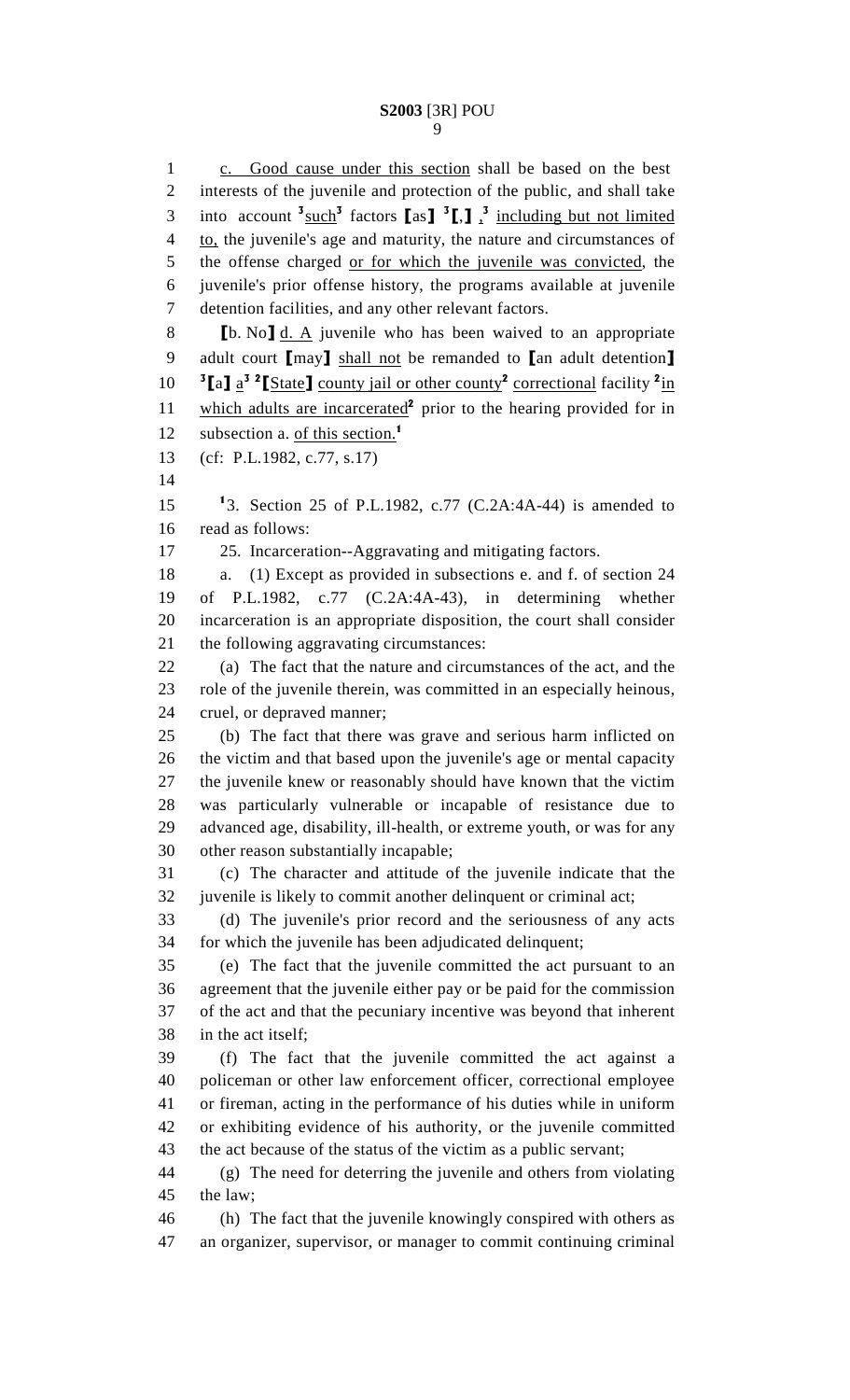1 activity in concert with two or more persons and the circumstances 2 of the crime show that he has knowingly devoted himself to 3 criminal activity as part of an ongoing business activity; 4 (i) The fact that the juvenile on two separate occasions was 5 adjudged a delinquent on the basis of acts which if committed by an 6 adult would constitute crimes; 7 (j) The impact of the offense on the victim or victims; 8 (k) The impact of the offense on the community; and 9 (l) The threat to the safety of the public or any individual posed 10 by the child. 11 (2) In determining whether incarceration is an appropriate 12 disposition the court shall consider the following mitigating 13 circumstances: 14 (a) The child is under the age of 14; 15 (b) The juvenile's conduct neither caused nor threatened serious 16 harm; 17 (c) The juvenile did not contemplate that the juvenile's conduct 18 would cause or threaten serious harm; 19 (d) The juvenile acted under a strong provocation; 20 (e) There were substantial grounds tending to excuse or justify 21 the juvenile's conduct, though failing to establish a defense; 22 (f) The victim of the juvenile's conduct induced or facilitated its 23 commission; 24 (g) The juvenile has compensated or will compensate the victim 25 for the damage or injury that the victim has sustained, or will 26 participate in a program of community service; 27 (h) The juvenile has no history of prior delinquency or criminal 28 activity or has led a law-abiding life for a substantial period of time 29 before the commission of the present act; 30 (i) The juvenile's conduct was the result of circumstances 31 unlikely to recur; 32 (j) The character and attitude of the juvenile indicate that the 33 juvenile is unlikely to commit another delinquent or criminal act; 34 (k) The juvenile is particularly likely to respond affirmatively to 35 noncustodial treatment; 36 (l) The separation of the juvenile from the juvenile's family by 37 incarceration of the juvenile would entail excessive hardship to the 38 juvenile or the juvenile's family; 39 (m) The willingness of the juvenile to cooperate with law 40 enforcement authorities; 41 (n) The conduct of the juvenile was substantially influenced by 42 another person more mature than the juvenile. 43 b. (1) There shall be a presumption of nonincarceration for any 44 crime or offense of the fourth degree or less committed by a 45 juvenile who has not previously been adjudicated delinquent or 46 convicted of a crime or offense. 47 (2) Where incarceration is imposed, the court shall consider the 48 juvenile's eligibility for release under the law governing parole.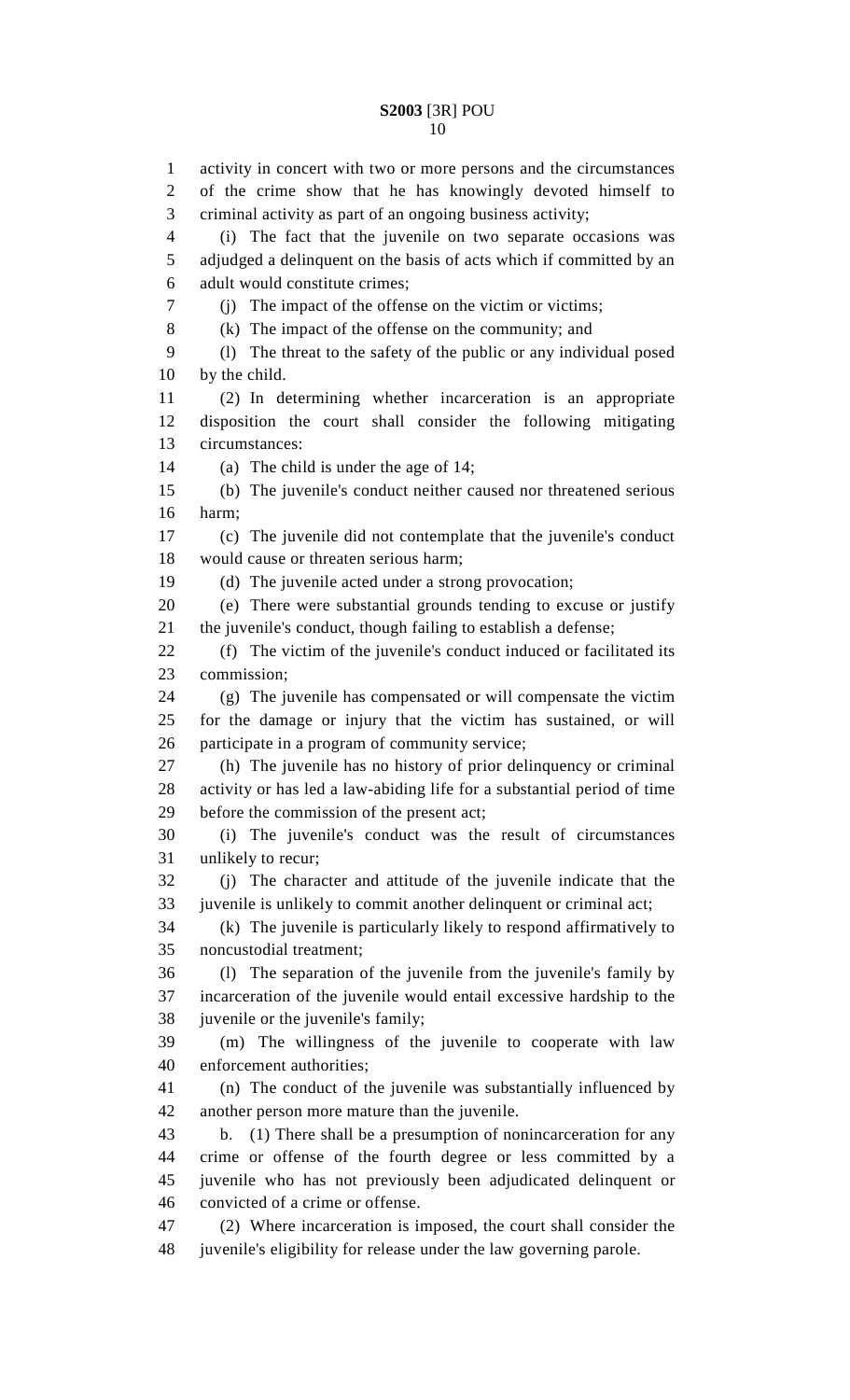1 c. The following juveniles shall not be committed to a State 2 juvenile facility: 3 (1) Juveniles age 11 or under unless adjudicated delinquent for 4 the crime of arson or a crime which, if committed by an adult, 5 would be a crime of the first or second degree; and 6 (2) Juveniles who are developmentally disabled as defined in 7 paragraph (1) of subsection a. of section 3 of P.L.1977, c.82 8 (C.30:6D-3). 9 d. (1) When the court determines that, based on the 10 consideration of all the factors set forth in subsection a., the 11 juvenile shall be incarcerated, unless it orders the incarceration 12 pursuant to subsection c. of section 24 of P.L.1982, c.77 (C.2A:4A-13 43), it shall state on the record the reasons for imposing 14 incarceration, including any findings with regard to these factors, 15 and commit the juvenile to the custody of the Juvenile Justice 16 Commission which shall provide for the juvenile's placement in a 17 suitable juvenile facility pursuant to the conditions set forth in this 18 subsection and for terms not to exceed the maximum terms as 19 provided herein for what would constitute the following crimes if 20 committed by an adult: 21 (a) Murder under  $2C:11-3a(1)$  or  $(2)$  20 years 22 (b) Murder under  $2C:11-3a(3)$  10 years 23 (c) Crime of the first degree, except murder 4 years 24 (d) Crime of the second degree 3 years 25 (e) Crime of the third degree 2 years 26 (f) Crime of the fourth degree 1 year 27 (g) Disorderly persons offense 6 months 28 (2) Except as provided in subsection e. of section 24 of

29 P.L.1982, c.77 (C.2A:4A-43), the period of confinement shall 30 continue until the appropriate paroling authority determines that 31 such a person should be paroled; except that in no case shall the 32 period of confinement and parole exceed the maximum provided by 33 law for such offense. However, if a juvenile is approved for parole 34 prior to serving one-third of any term imposed for any crime of the 35 first, second or third degree, including any extended term imposed 36 pursuant to paragraph (3) or (4) of this subsection, or one-fourth of 37 any term imposed for any other crime the granting of parole shall be 38 subject to approval of the sentencing court. Prior to approving 39 parole, the court shall give the prosecuting attorney notice and an 40 opportunity to be heard. If the court denies the parole of a juvenile 41 pursuant to this paragraph it shall state its reasons in writing and 42 notify the parole board, the juvenile and the juvenile's attorney. The 43 court shall have 30 days from the date of notice of the pending 44 parole to exercise the power granted under this paragraph. If the 45 court does not respond within that time period, the parole will be 46 deemed approved.

47 Any juvenile committed under this act who is released on parole 48 prior to the expiration of the juvenile's maximum term may be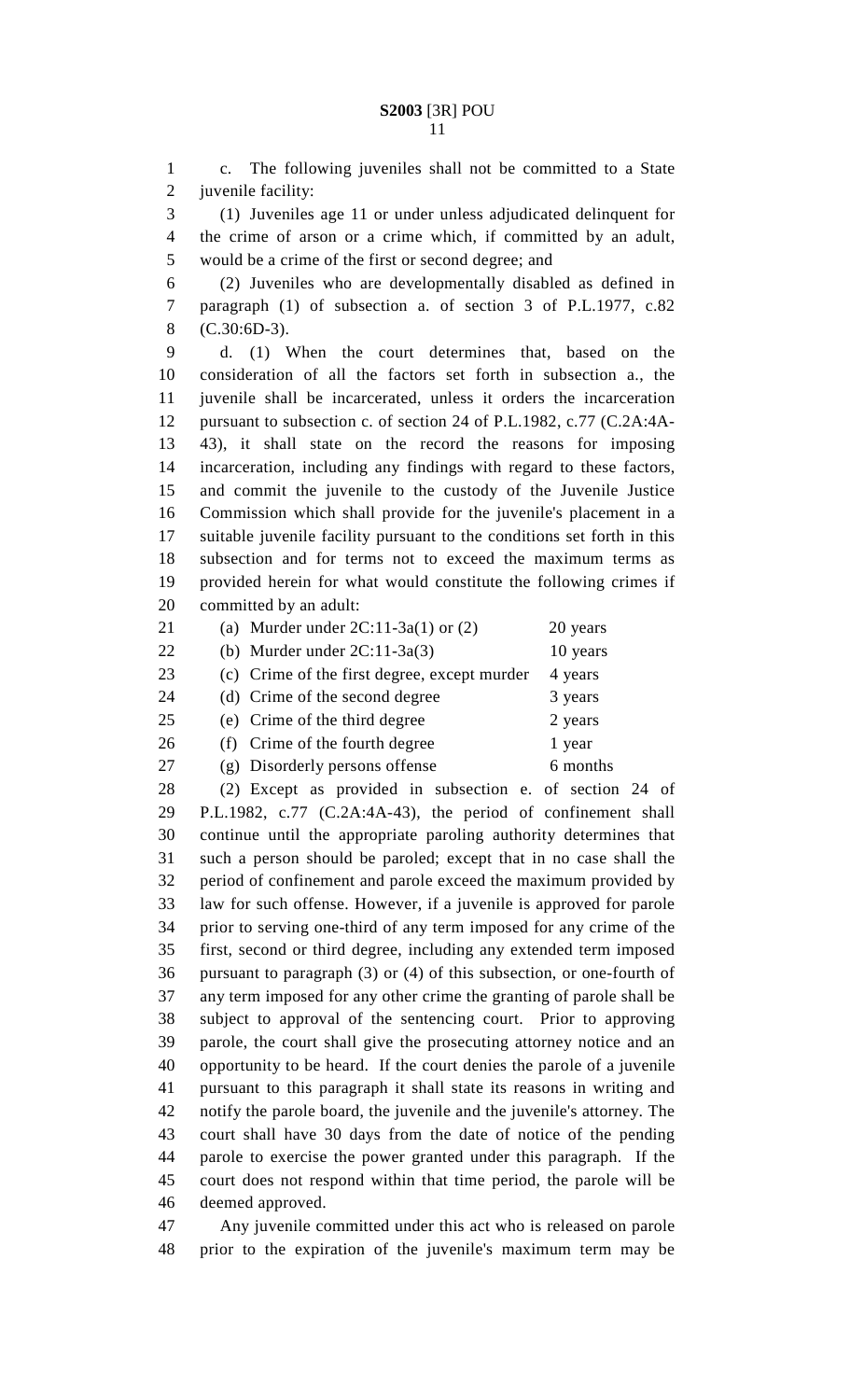1 retained under parole supervision for a period not exceeding the 2 unserved portion of the term and any term of post-incarceration 3 supervision imposed pursuant to paragraph (5) of this subsection. 4 The Parole Board, the juvenile, the juvenile's attorney, the juvenile's 5 parent or guardian or, with leave of the court any other interested 6 party, may make a motion to the court, with notice to the 7 prosecuting attorney, for the return of the child from a juvenile 8 facility prior to his parole and provide for an alternative disposition 9 which would not exceed the duration of the original time to be 10 served in the facility. Nothing contained in this paragraph shall be 11 construed to limit the authority of the Parole Board as set forth in 12 section 15 of P.L.1979, c.441 (C.30:4-123.59).

13 (3) Upon application by the prosecutor, the court may sentence a 14 juvenile who has been convicted of a crime of the first, second, or 15 third degree if committed by an adult, to an extended term of 16 incarceration beyond the maximum set forth in paragraph (1) of this 17 subsection, if it finds that the juvenile was  $1$  previously adjudged 18 delinquent on at least two separate occasions, for offenses which, if 19 committed by an adult, would constitute a crime of the first or 20 second degree [, and was previously committed to an adult or 21 juvenile facility]. The extended term shall not exceed five 22 additional years for an act which would constitute murder and shall 23 not exceed [two] three additional years for all other crimes of the 24 first degree [or] and shall not exceed two additional years for a 25 crime of the second degree, if committed by an adult, and one 26 additional year for a crime of the third degree, if committed by an 27 adult.

28 (4) Upon application by the prosecutor, when a juvenile is 29 before the court at one time for disposition of three or more 30 unrelated offenses which, if committed by an adult, would 31 constitute crimes of the first, second or third degree and which are 32 not part of the same transaction, the court may sentence the juvenile 33 to an extended term of incarceration not to exceed the maximum of 34 the permissible term for the most serious offense for which the 35 juvenile has been adjudicated plus two additional years.

36 (5) Every disposition that includes a term of incarceration shall 37 include a term of post-incarceration supervision equivalent to one-38 third of the term of incarceration imposed. During the term of post-39 incarceration supervision the juvenile shall remain in the 40 community and in the legal custody of the Juvenile Justice 41 Commission established pursuant to section 2 of P.L.1995, c.284 42 (C.52:17B-170) in accordance with the rules of the parole board, 43 unless the appropriate parole board panel determines that post-44 incarceration supervision should be revoked and the juvenile 45 returned to custody in accordance with the procedures and standards 46 set forth in sections 15 through 21 of P.L.1979, c.441 (C.30:4- 47 123.59 through C.30:4-123.65). The term of post-incarceration 48 supervision shall commence upon release from incarceration or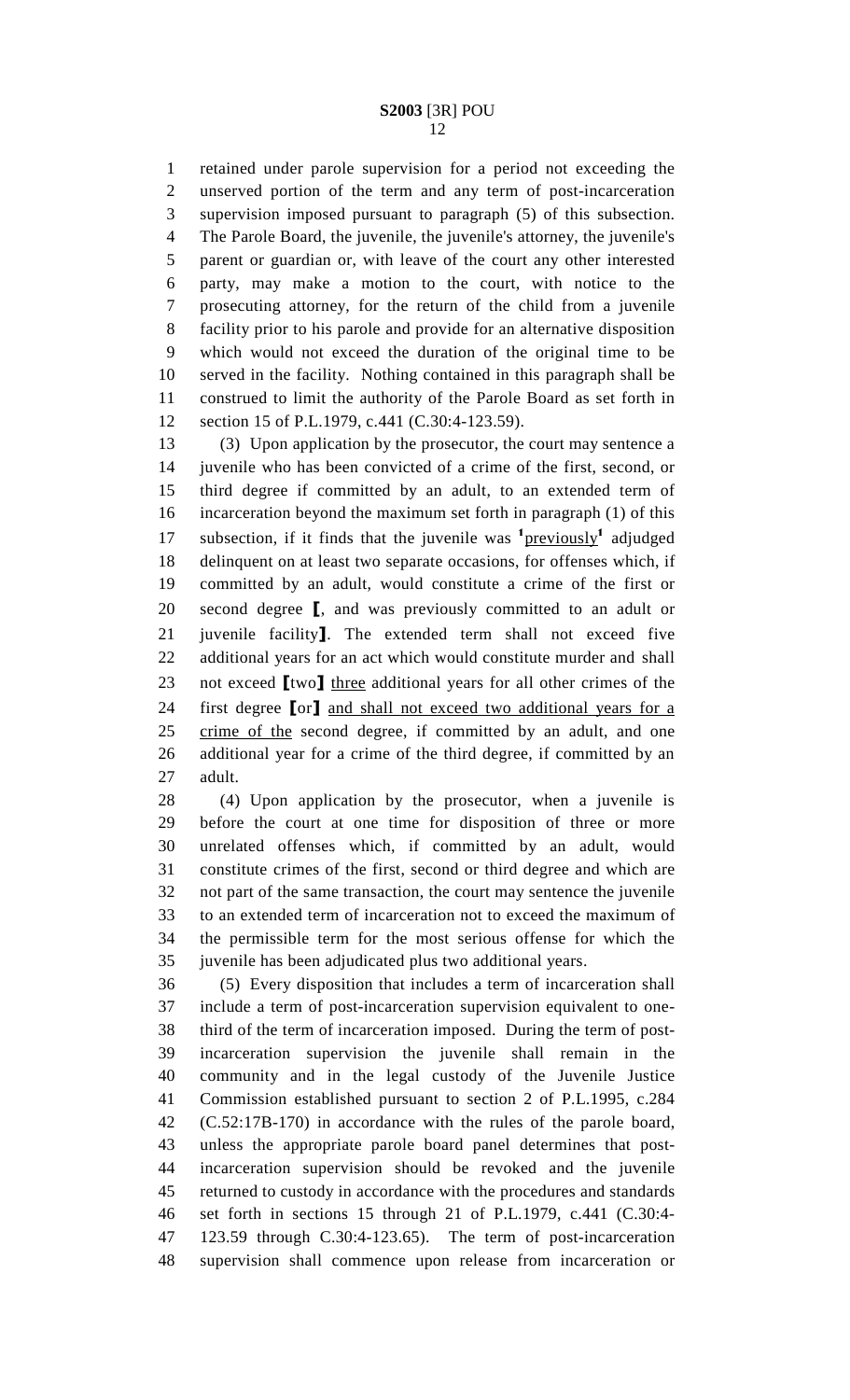1 parole, whichever is later. A term of post-incarceration supervision 2 imposed pursuant to this paragraph may be terminated by the 3 appropriate parole board panel if the juvenile has made a 4 satisfactory adjustment in the community while on parole or under 5 such supervision, if continued supervision is not required and if the 6 juvenile has made full payment of any fine or restitution.<sup>1</sup>

- 7 (cf: P.L.2001, c.408, s.4)
- 8

9  $\frac{3}{1}$  [1[3.]  $\frac{4}{1}$  Section 26 of P.L.1982, c.77 (C.2A:4A-45) is 10 amended to read as follows:

11 26. Retention of jurisdiction.

12 a. The court shall retain jurisdiction over any case in which it 13 has entered a disposition under paragraph 7 of subsection b. or 14 subsection c. of section 24 of P.L.1982, c.77 (C.2A:4A-43) or under 15 section 25 of P.L.1982, c.77 (C.2A:4A-44) for the duration of that 16 disposition of commitment or incarceration and may substitute any 17 disposition otherwise available to it under section 24 of P.L.1982, 18 c.77 (C.2A:4A-43) other than incarceration.

19 b. Except as provided for in subsection a., the court shall retain 20 jurisdiction over any case in which it has entered a disposition 21 under section 24 of P.L.1982, c.77 (C.2A:4A-43) and may at 22 anytime for the duration of that disposition, if after hearing, and 23 notice to the prosecuting attorney, it finds violation of the 24 conditions of the order of disposition, substitute any other 25 disposition which it might have made originally.

26 c. The court may by its order retain jurisdiction in any other 27 case.

28 d. Notwithstanding the administrative grievance procedure set 29 forth in regulations promulgated by the Executive Director of the 30 Juvenile Justice Commission, the juvenile may petition the court for 31 modification of the disposition pursuant to this section or to compel 32 the Juvenile Justice Commission to comply with the terms and 33 conditions of that disposition.

34 (cf: P.L.1995, c.280, s.13)<sup>3</sup>

35

36 **1[4.]**  ${}^{3}$ [5.<sup>1</sup>]  $4.{}^{3}$  Section 7 of P.L.1995, c.284 (C.52:17B-175) is 37 amended to read as follows:

38 7. a. Notwithstanding the Juvenile Justice Commission's 39 responsibility for State secure juvenile facilities and State juvenile 40 facilities and programs, the Department of Corrections, through 41 agreement with the commission, shall provide central 42 transportation, communication and other services required by the 43 commission in connection with the operation of these facilities and 44 the custody and care of juveniles confined in the facilities.

45 b. Notwithstanding the commission's responsibility for State 46 secure juvenile facilities and State juvenile facilities, the 47 Department of Children and Families shall provide care and 48 custody for juveniles placed under the care and custody or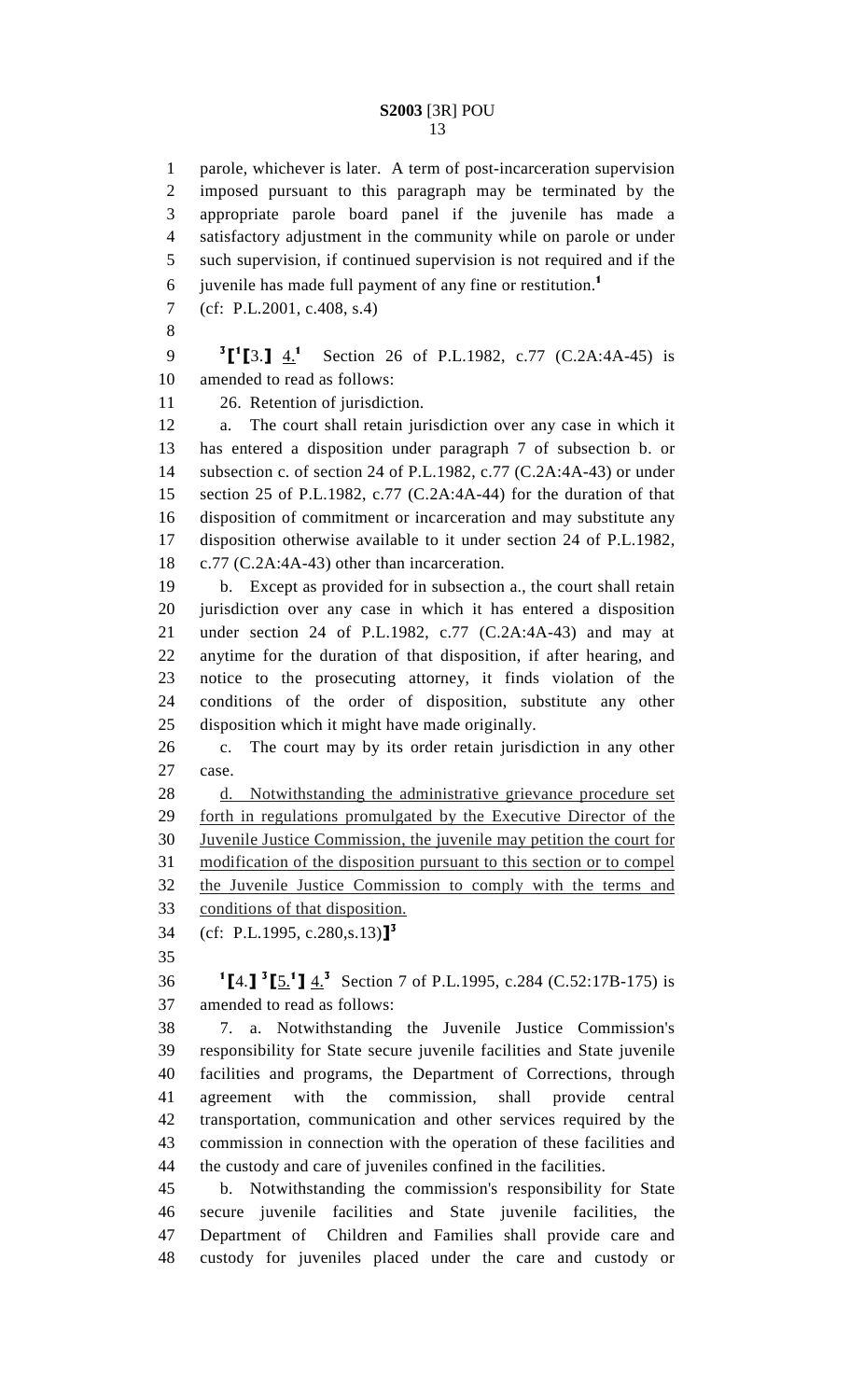1 committed to the department pursuant to paragraphs (5), (6) and (7) 2 of subsection b. of section 24 of P.L.1982, c.77 (C.2A:4A-43). 3 c. The commission and the Commissioner of Children and 4 Families shall formulate a plan to provide adequate and appropriate 5 mental health services to juveniles in secure juvenile facilities and 6 juvenile facilities operated by the commission. The commission 7 and the Commissioner of Children and Families shall jointly adopt 8 regulations pursuant to the "Administrative Procedure Act," 9 P.L.1968, c.410 (C.52:14B-1 et seq.), establishing the procedures 10 included in the plan. The plan shall include the following: 11 (1) Procedures for identifying juveniles in need of such services 12 upon admission to and while in a facility, including procedures for 13 evaluation; 14 (2) Procedures for providing appropriate and adequate treatment 15 and for terminating treatment when it is no longer needed; 16 (3) Procedures for ensuring cooperation between employees of 17 the commission and the Department of Children and Families; and 18 (4) Procedures for review and revision of the plan. 19 d. The commission, through agreement with the Attorney 20 General, the Commissioner of Corrections or the Commissioner of 21 Children and Families as appropriate, shall arrange to provide such 22 other services as may be required by the commission and may enter 23 into other agreements as authorized pursuant to R.S.52:14-1 et seq. 24 or any other law of this State. 25 e. The commission and the Commissioner of [the Department 26 of] Corrections shall, consistent with applicable State and federal 27 standards, formulate a plan setting forth procedures for transferring 28 custody of any juvenile incarcerated in a juvenile facility who has 29 reached the age of  $[16]$   $18$  during confinement and whose 30 continued presence in the juvenile facility threatens the public 31 safety, the safety of juvenile offenders, or the ability of the 32 commission to operate the program in the manner intended. The 33 commission and the Commissioner of [the Department of] 34 Corrections shall jointly adopt regulations pursuant to the 35 "Administrative Procedure Act," P.L.1968, c.410 (C.52:14B-1 et 36 seq.), establishing the procedures included in the plan. At a 37 minimum, the plan shall require that: 38 (1) the juvenile be notified, in writing, of the proposed transfer 39 and the factual basis supporting the transfer; 40 (2) the juvenile be provided with the opportunity to be heard and 41 to present opposition; 42 (3) the juvenile be represented by  $2$  [counsel] the Office of the 43 Public Defender, unless the juvenile chooses to be represented by 44 nonprofit counsel or engage private counsel at the juvenile's 45  $expense<sup>2</sup>$ ; 46 (4) the decision to proceed with the transfer be made by an 47 impartial person; and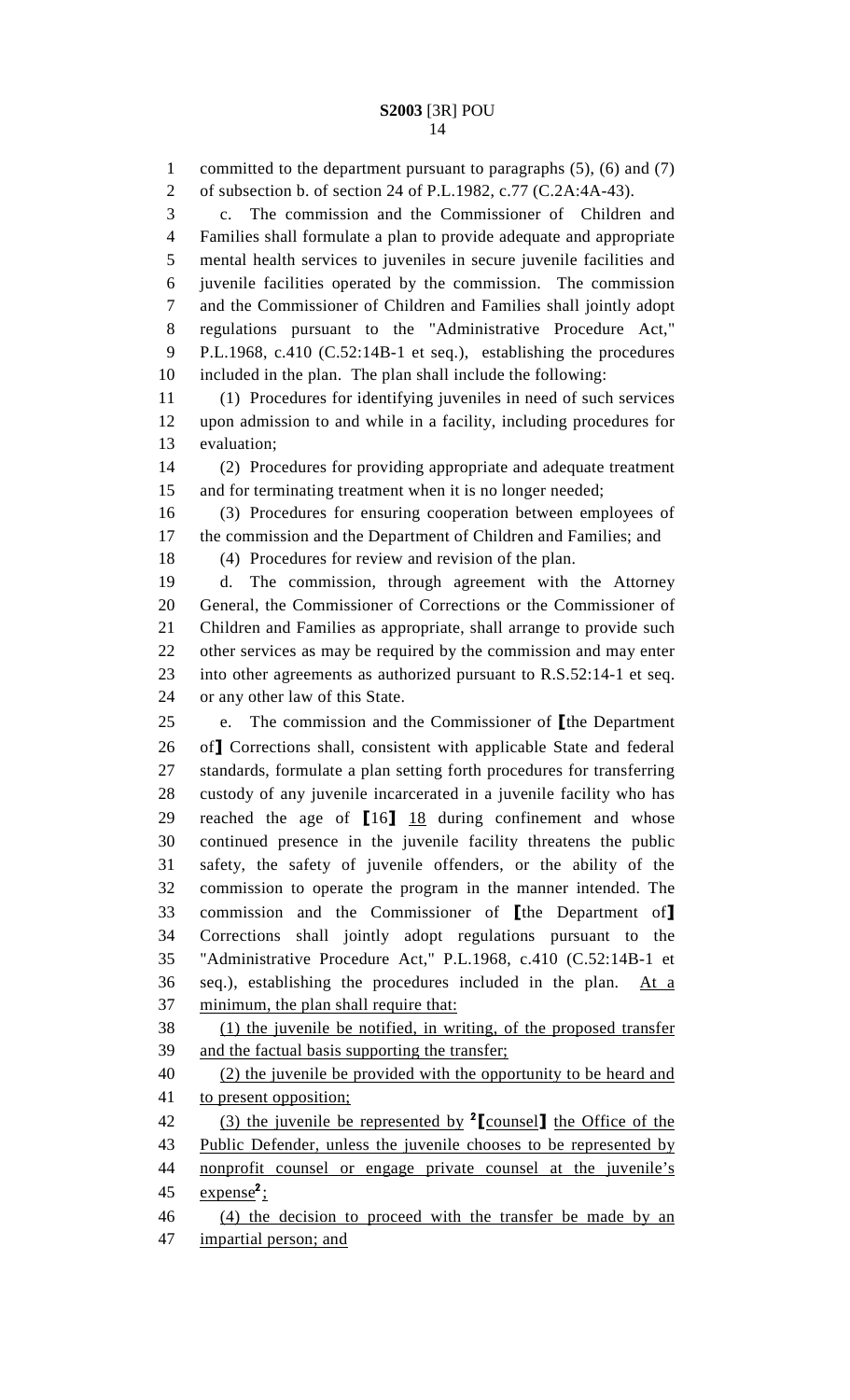1 (5) written findings of the facts supporting the decision to 2 proceed with the transfer accompany the decision.

- 3 (cf: P.L.2006, c.47, s.193)
- 4

5  $\frac{15}{15}$   $\frac{1}{6}$   $\frac{1}{5}$   $\frac{5}{3}$  (New section) a. A juvenile detained in, or 6 sentenced to, a State juvenile correctional facility or county juvenile 7 detention center shall not be subject to  $\text{I}\left[\text{solitary confinement}\right]$ 8 room restriction<sup>1</sup> unless the juvenile poses an immediate and 9 substantial risk of harm to others or to the security of the facility, 10 and all other less-restrictive options have been exhausted.

11 b. A juvenile may be subject to  $\text{!}$  [solitary confinement] room 12 restriction<sup>1</sup> only for the minimum time required to address the 13 safety risk and for a period that does not compromise the mental 14 and physical health of the juvenile, but in no case shall a juvenile be 15 held in  $\textbf{1}$  [solitary confinement] room restriction<sup>1</sup> for more than 16 eight consecutive waking hours without being released for at least 17 two hours for recreation and exercise.

18 c. A juvenile who is 15 years of age or younger shall not be 19 <sup>1</sup>[held in solitary confinement] subject to room restriction<sup>1</sup> for 20 more than two consecutive days. A juvenile who is 16 years of age 21 or older but younger than 18 years of age shall not be  $^1$ [held in 22 solitary confinement] subject to room restriction<sup>1</sup> for more than 23 three consecutive days. A juvenile who is 18 years of age or older 24 shall not be  $\textsuperscript{1}$  [held in solitary confinement] subject to room  $25$  restriction<sup>1</sup> for more than five consecutive days. A juvenile shall 26 not be <sup>1</sup>I held in solitary confinement] subject to room restriction<sup>1</sup> 27 for more than 10 total days in a calendar month.

28 d. Juveniles subject to  $\text{I}$  solitary confinement  $\text{I}$  room 29 restriction<sup>1</sup> shall continue to receive health, mental health, and 30 educational services.

31 e. Each State correctional facility or county juvenile detention 32 facility shall document, in aggregate, the use of  $\textbf{1}$  solitary 33 confinement]  $\frac{1}{2}$  room restriction<sup>1</sup>, including the dates and duration of 34 each occurrence, the reason for placement in  $\textsf{I}_s$  [solitary 35 confinement] room restriction<sup>1</sup>, and the race, age, and gender of the 36 juvenile placed in <sup>1</sup> [solitary confinement] <u>room restriction</u><sup>1</sup>. If any 37 health or mental health clinical evaluations were performed, it shall 38 be affirmatively certified that the results of those evaluations were 39 considered in any decision to place the juvenile in  $\textsf{I}_s$  [solitary 40 confinement] room restriction<sup>1</sup> or to continue <sup>1</sup>[solitary 41 confinement] room restriction<sup>1</sup>.

42 The aggregate data compiled pursuant to this subsection shall be: 43 (1) made available for public inspection pursuant to P.L.1963, 44 c.73 (C.47:1A-1 et seq.), commonly known as the open public 45 records act; and